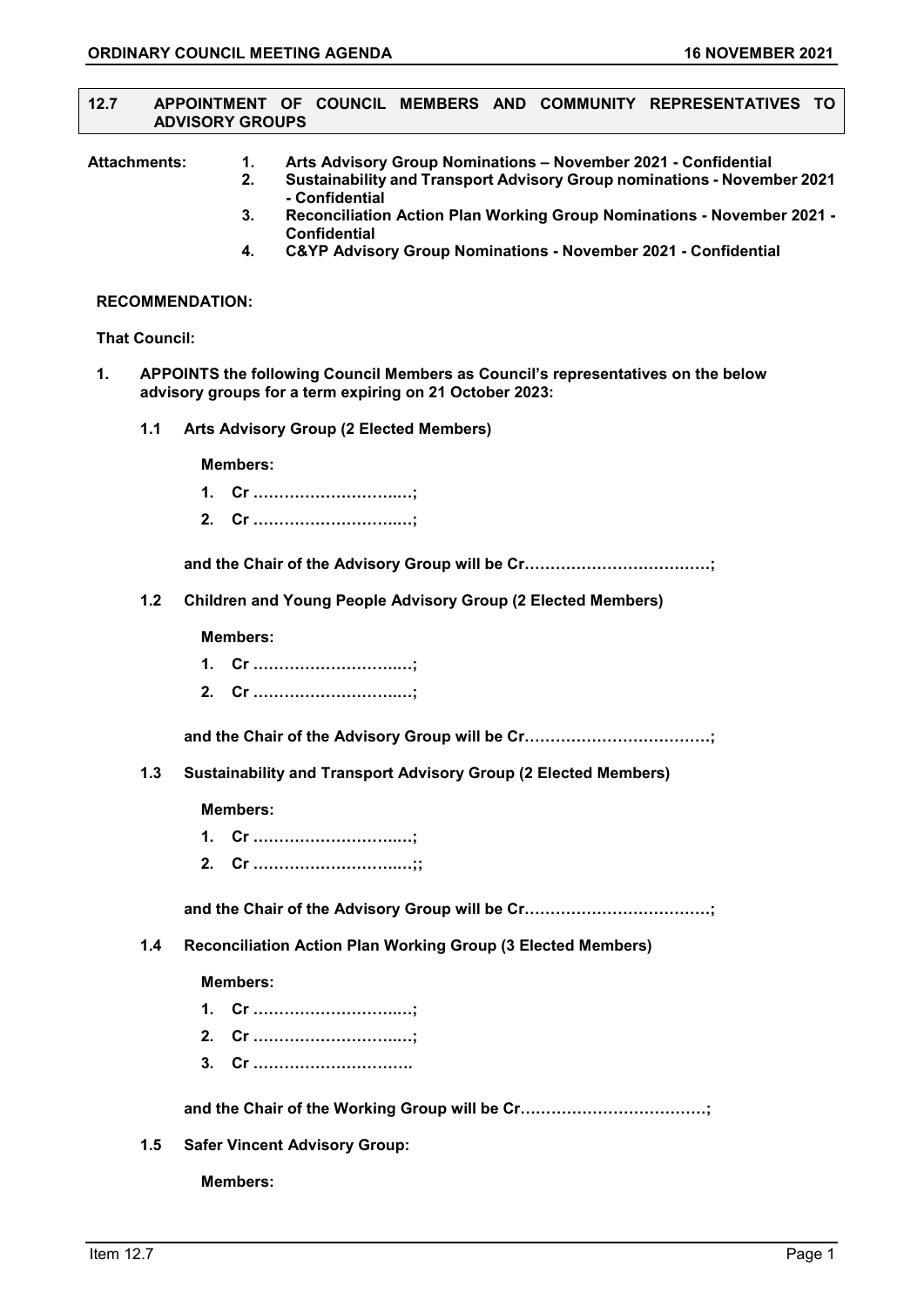- **1. Cr ……………………….…;**
- **2. Cr ……………………….…;**

**and the Chair of the Advisory Group will be Cr………………………………;**

- **2. RECEIVES the community nominations at Confidential Attachments 1, 2, 3, and 4;**
- **3. APPOINTS the following community representatives to the City's advisory groups for a term expiring on 21 October 2023:**
	- **3.1 Arts Advisory Group (up to 10 community members), as detailed in Confidential Attachment 1;**
		- **1. Applicant 1;**
		- **2. Applicant 2;**
		- **3. Applicant 3;**
		- **4. Applicant 4;**
		- **5. Applicant 5;**
		- **6. Applicant 6; and**
		- **7. Applicant 7;.**
	- **3.2 Children and Young People Advisory Group (up to 6 community members), as detailed in Confidential Attachment 2;**
		- **1. Applicant 1;**
		- **2. Applicant 2;**
		- **3. Applicant 3;**
		- **4. Applicant 4;**
		- **5. Applicant 5; and**
		- **6. Applicant 6.**
	- **3.3 Sustainability and Transport Advisory Group (up to 10 community members), as detailed in Confidential Attachment 3;**
		- **1. Applicant 1;**
		- **2. Applicant 2;**
		- **3. Applicant 3;**
		- **4. Applicant 4;**
		- **5. Applicant 5;**
		- **6. Applicant 6;**
		- **7. Applicant 7; and**
		- **8. Applicant 8;**
	- **3.4 Reconciliation Action Plan Working Group (up to 6 community members), as detailed in Confidential Attachment 4;**
		- **1. Applicant 1;**
		- **2. Applicant 2;**
		- **3. Applicant 3; and**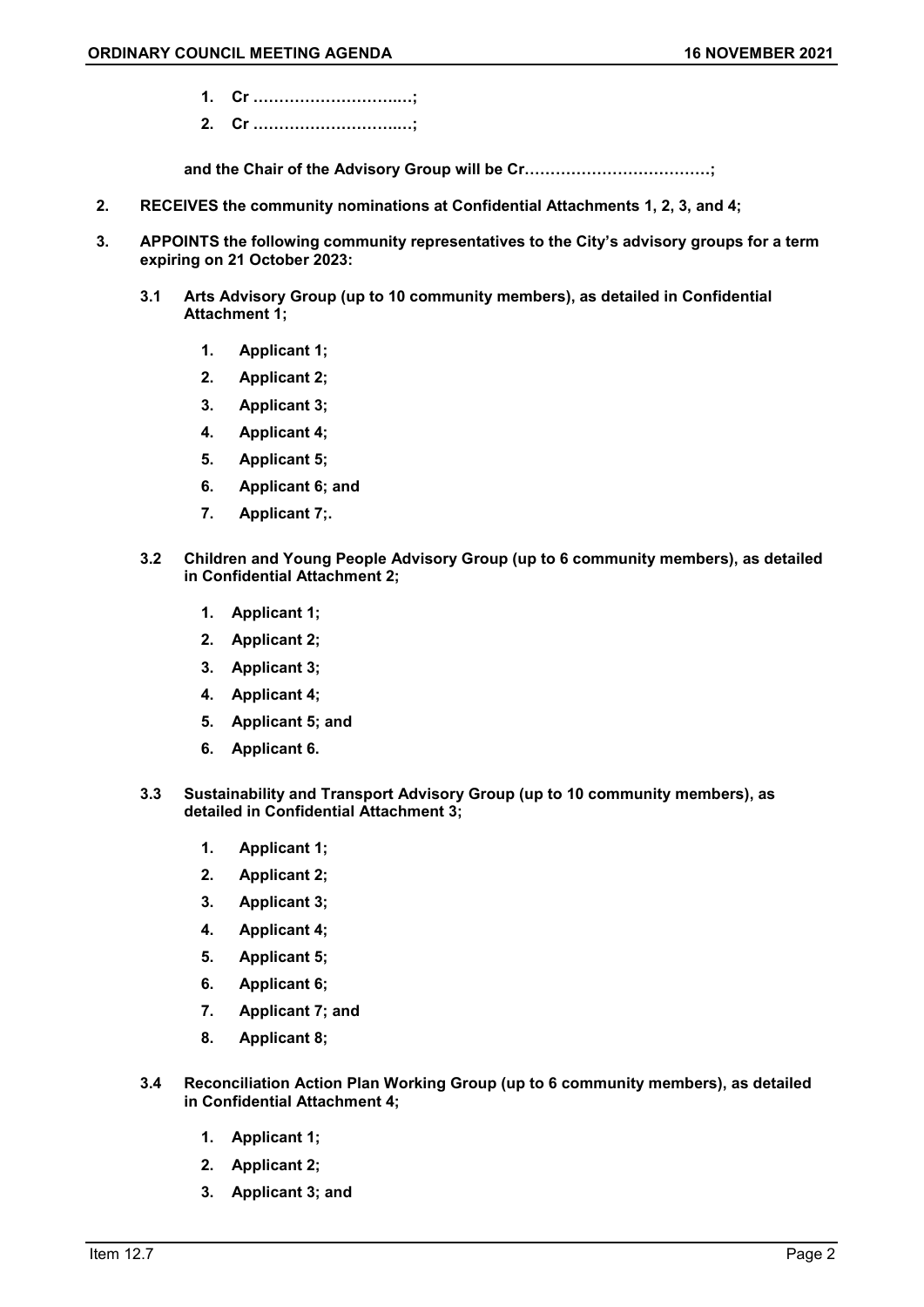# **4. Applicant 4;**

# **PURPOSE OF REPORT:**

To appoint Council Members and community representatives to the City's Children and Young People Advisory Group (CYPAG), Arts Advisory Group (Arts), Sustainability and Transport Advisory Group (Sustainability), Reconciliation Action Plan Working Group and Safer Vincent Advisory Group.

# **BACKGROUND:**

Council Policy No:4.2.12 – Advisory Groups provides that:

- *11.1 The Council will appoint a member to the Advisory Group including the prescribed Terms and any conditions;*
- *11.2 The Advisory Group Membership is normally for a period of two (2) years from the period of ratification of the advisory group by the Council. (generally the term is from November after the Ordinary local government elections to October of the second year). Membership of the Group terminates when an Ordinary local government election occurs every two years, in October.*

Council Policy No. 4.2.14 – Local Government Elections provides that:

*Election to Statutory Authorities, Committees, Advisory and Working Groups*

*(a) The Chief Executive Officer shall prepare a report for consideration of the Council at the first Ordinary Meeting of the Council to enable Council Members to be nominated and elected to a Committee of Council (in accordance with s.5.10 (2) of the Local Government Act 1995) as well as to be nominated and elected as delegates to Advisory and Working Groups and various organisations.*

Nominations were invited in the following ways:

- on the City's website and social media pages; and
- direct correspondence to previous members and members of relevant community groups.

### **DETAILS:**

The City has received a total of 15 nominations at the time of writing this report. Nominations close 5pm 3 November 2021. Administration will undertake an assessment of the nominations in terms of the relevant skills and experience of each applicant. This will be submitted along with recommended nominees as Confidential Attachments for the Council Meeting.

The Administration has assessed the nominations received and have made recommendations for appointments in Confidential Attachments 1, 2, 3, and 4.

Should Council support the proposition that an Aboriginal Community Member be appointed as the Chairperson of the Reconciliation Action Plan Working Group, this can be facilitated by appointing a Council Member of the Working Group as Deputy Chairperson. That Member can then open the next meeting of the Working Group and a Chairperson can be elected as the first order of business.

The Safer Vincent Terms of Reference does not require individual community representation, but representatives of various stakeholders. Consequently, no nominations from individual community members have been sought.

# **CONSULTATION/ADVERTISING:**

Nil.

# **LEGAL/POLICY:**

The membership requirements for the Advisory Groups is set out in clause 10 of the City's [Policy](https://www.vincent.wa.gov.au/documents/589/4212-advisory-groups) No. 4.2.12 – [Advisory Groups.](https://www.vincent.wa.gov.au/documents/589/4212-advisory-groups)